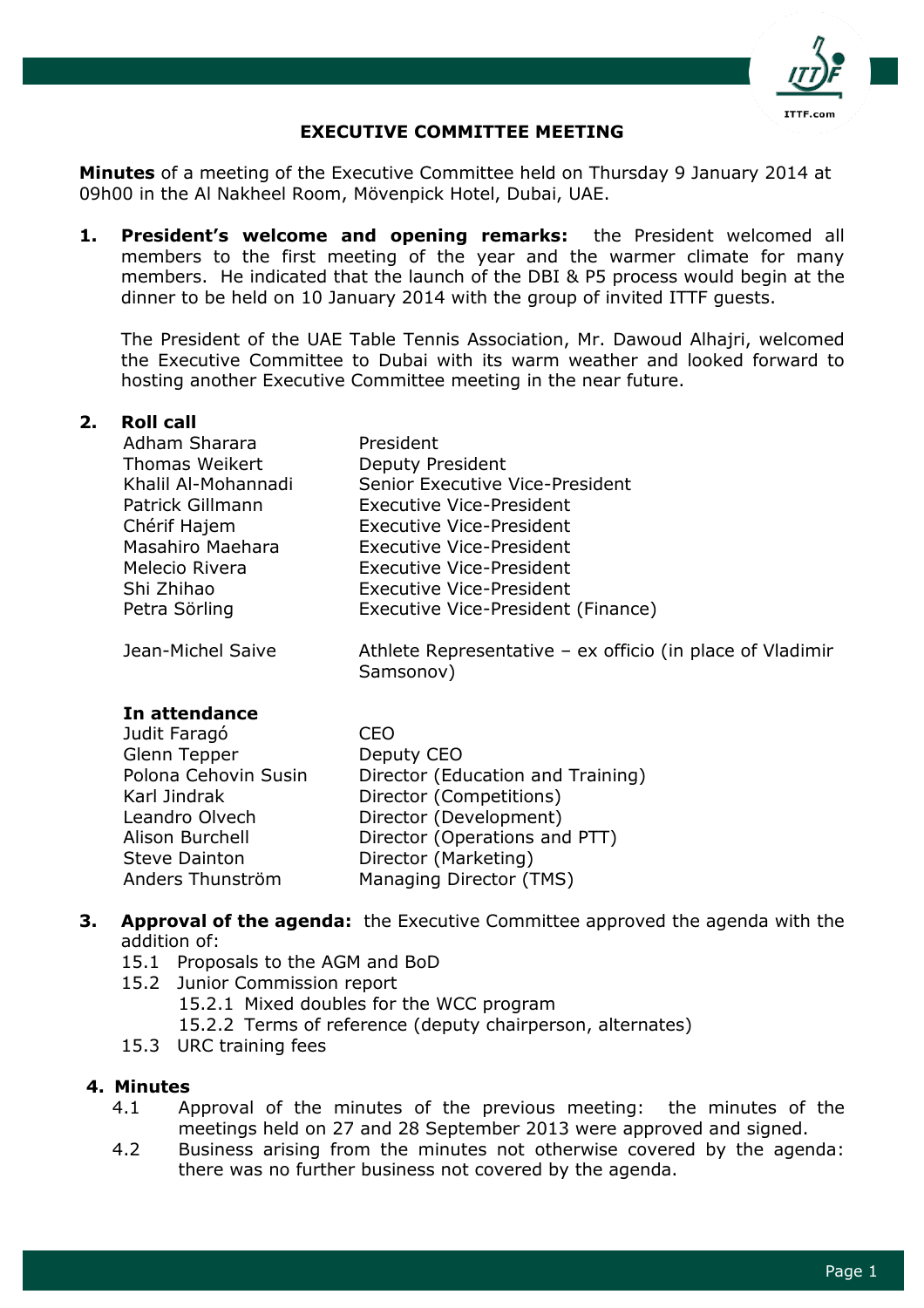

- 4.3 Report and review of tasks from past EC meetings: the Executive Committee noted that:
	- The Executive Vice-President (Finance) and the CEO would meet in Lausanne during the audit to discuss the salary scale system.
	- The President would meet the Chinese TTA and Asian TTU President, Mr Cai Zhenhua, later in January to discuss several issues.

### **5. Operations Program:** the Executive Committee noted that:

- 5.1 Continental affiliation agreements update:
	- Five of the six continental federations had signed the affiliation agreement and Asia would hopefully sign in the near future.
	- Although the ETTU had signed in October 2013, about 65% of the 2013 development funding allocated to Europe had been used either through ETTU (as of October) or through the associations directly (before October).
	- About 25% of the 2013 development funding had been spent in Asia directly through the associations.
	- As a result of the agreement, the continental federations could take advantage of marketing support agreements from the ITTF and TMS.
	- The sponsorship rights for the Europe Cup to be held in Lausanne had been transferred to the ITTF.

### 5.2 Merit award 2014:

- The Portuguese association had nominated Mr Abilio Carvalho da Cruz to receive the merit award.
- The Nominations Committee should develop criteria for the merit award.

Currently the Executive Committee accepted the nominations submitted.

- 5.3 Finance**:**
	- 5.3.1 Policy for outstanding debts:
		- About €30 000 from 12 associations was still outstanding from the Paris world championships.
		- The existing policy not to accept entries for the world championships until the associations had paid their debts should be strictly implemented.
	- 5.3.2 Audits and Finance Committee:
		- The audit would need to be done earlier than usual as the AGM was earlier than usual, provided suitable dates could be confirmed.
		- The President, Vice-President (Finance) and CEO would be present in Lausanne for the consolidation of the audit covering Ottawa, Singapore and Lausanne.
		- The auditors insisted that a risk assessment analysis be done and so the auditors may be invited to attend an Executive Committee meeting to be held in September 2014, or later, to undertake the risk identification process.
	- 5.3.3 Equipment approval and testing fees:
		- The costs of testing had increased and thus the proposal was to increase the charge to the manufacturers in order to cover the costs of testing incurred by the ITTF.
		- The approval fees increases would be communicated to FIT.
		- The new fees would be implemented in 2014.
- 5.4 Staff update:
	- Violet Le Blanc (Ottawa office) had retired at the end of September 2013 but would be able to assist when necessary.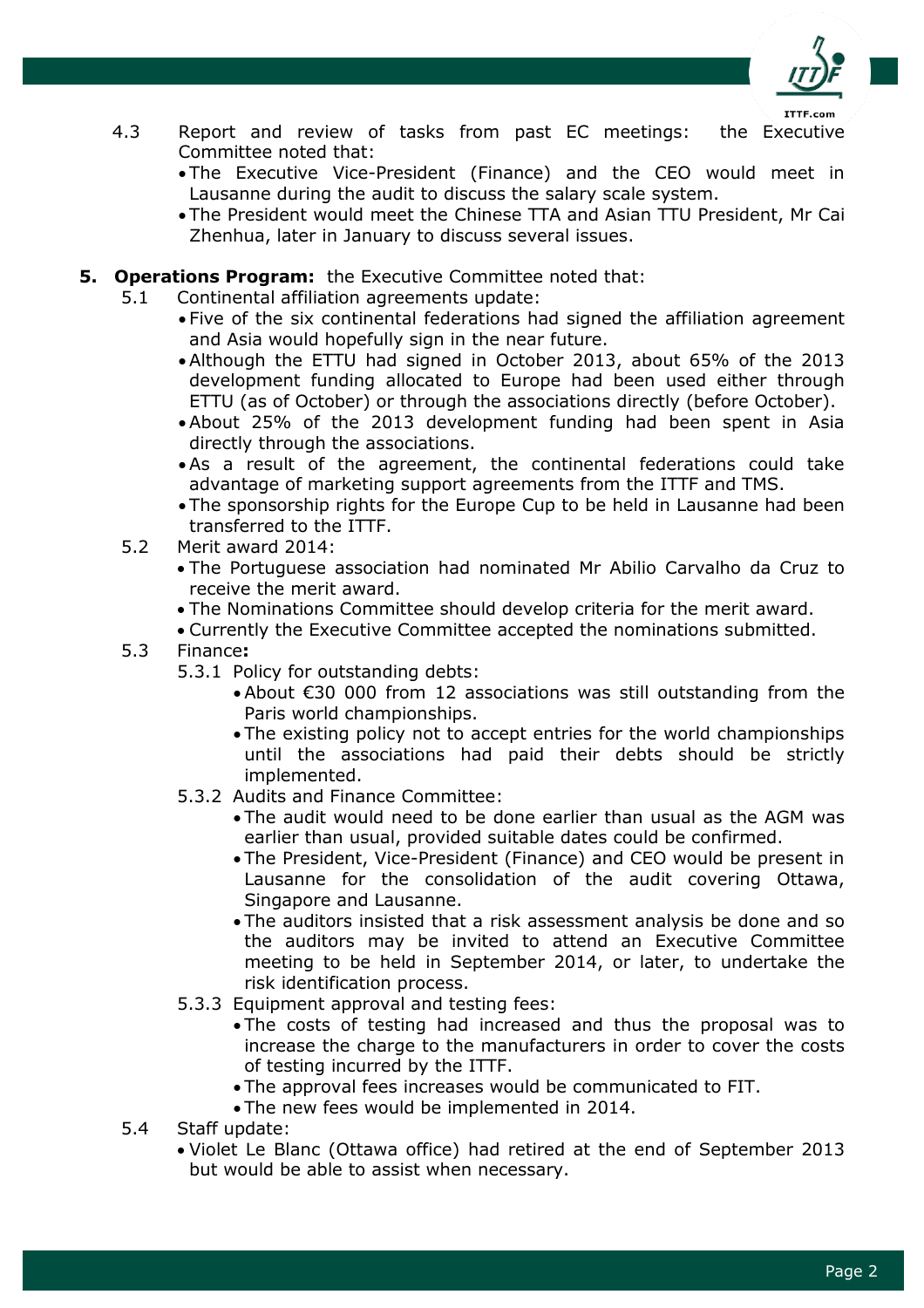

- A new Equipment Coordinator (Darren Leong) had been appointed in Singapore.
- Tim Gautreau (Ranking) was no longer employed by the ITTF as of 31 December 2013, and the world ranking would be automated with effect from February 2014.
- Other functions that Mr Gautreau had undertaken had been re-allocated to the Results and Statistics Coordinator (Zoltan Bencsik).
- The ITTF office in Ottawa had been closed at the end of December 2013, as there was no ITTF staff located in Ottawa anymore; however, the President's office would remain.
- Contracts with the Museum Curator (Chuck Hoey), Competition Manager (Didier Leroy), Competition Manager and IT Consultant (Mohamed Dawlatly) had been renewed.
- The contracts for the development officers in Africa, Latin America and North America were in the process of being signed, while Oceania was in the middle of a two-year contract.
- The development officer for Europe had resigned at the end of December 2013 with a new appointment expected in the first quarter of 2014.
- With the Senior Consultant (Mikael Andersson) working on ITTF projects, staffing in Development and Education and Training needed to be addressed soon.
- Ms Kimberley Koh in Singapore had taken on work related exclusively to TMS activities and so a junior appointment would be made to take over the work she was doing for ITTF in the Singapore office, and a person would be appointed also in Singapore to redesign the website.
- Ms Koh was employed by TMS and the Director (Marketing) was employed by both TMS and ITTF and a 50%-50% cost sharing basis.
- 5.5 Museum move:
	- The packing of all objects would start after 14 February 2014.
	- The temporary building in Shanghai would be ready in August 2014 and the final building for the Museum in 2016.
	- There was a legal issue and a financial issue regarding the transfer of the Museum to Shanghai. The President was consulting experts on the matter to ensure that the ITTF did not lose control of its asset. However, one possibility could be that the ITTF sold the museum collection to Shanghai to avoid any legal or financial issues.
	- The Curator had recommended that the Shanghai government purchase the museum but that there be a long-term agreement that the Shanghai government not sell the museum to a third party.
	- There was also an issue regarding licensing the ITTF name for the Museum in Shanghai.
	- The ITTF President would meet Shanghai later in January to try to find a solution.
- 5.6 Timelines and deadlines related to AGM and BoD:
	- The Nominations Committee and Athletes' Commission would be appointed and elected in Tokyo.
	- The proposals for the AGM and BoD would be considered at the Executive Committee's next meeting.
- 5.7 Constitution changes timelines update:
	- In order not to impose affiliation on the continental federations by including it in the constitution, the revision of the constitution had been delayed.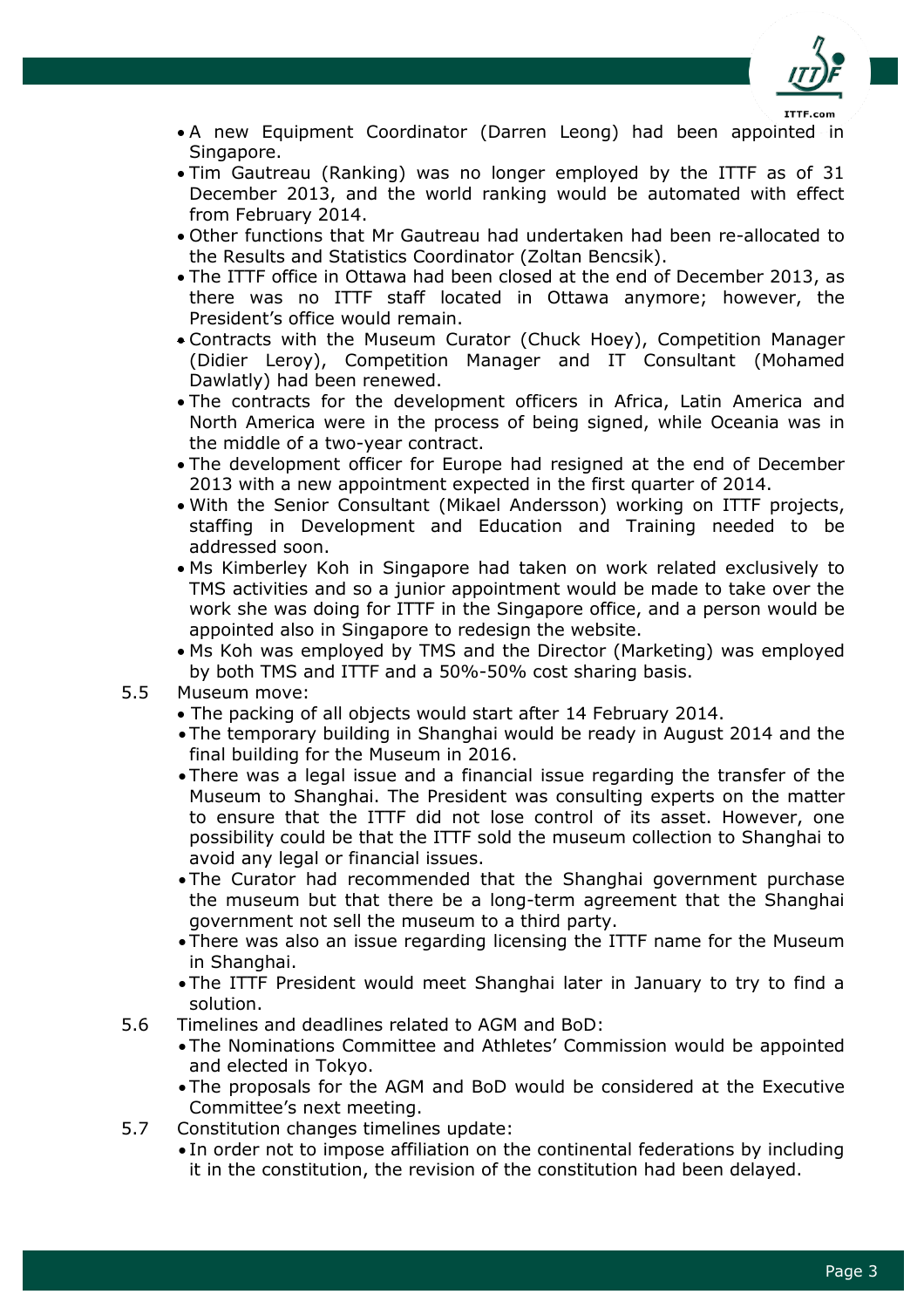

- With the request presented in Paris 2013 that an independent person chaired the AGM, particularly when there were elections, this change would be submitted as part of the EC proposals to the 2014 AGM.
- 5.8 Suspension for 4 racket control failures:
	- A player had 4 racket control failures during two consecutive events and continued to use the racket after the sanctions were explained to the player by the referee.
	- The rules stated that if this happened, the Executive Committee must suspend the player for a 12-month period.
	- The association of the player had been informed of the suspension, backdated to the date of the last offence.
- 5.9 National Associations recognition issues:
	- In general most issues related to there being 2 groups claiming to be the National Association, one recognised by the NOC and the other by the government.
	- The IOC Tripartite Commission, comprising the IOC, NOC and Government had resolved several issues, and as a result, the Ecuador TTA held elections with a new Executive taking office.
	- In Pakistan and Haiti, the national associations had been recognised by the NOC but the group that was not recognised continued to correspond with ITTF.
	- The national association of each sport in Sri Lanka had to liaise with their IF to follow through the recognition process.
	- The IOC was investigating the situation in Dominica, Egypt and Libya.

The Executive Committee resolved to award Mr. Abilio Carvalho da Cruz a Merit Award.

# **2-EC-01-2014**

The Executive Committee approved the equipment approval, authorisation and testing fees increases as proposed.

### **3-EC-01-2014**

The Executive Committee resolved to implement the policy on outstanding debts, and not to accept entries at the next World Championships from associations until the debt had been paid and to ask the CEO to inform the associations and the continental presidents accordingly.

### **6. Competition Program:** the Executive Committee noted that:

- 6.1 World Junior Championships 2013:
	- The presentation of the event in Rabat was very good.
	- 96 boys and 96 girls participated representing 39 associations.
	- The scoring machines were not used in some matches, as volunteers were not available to operate them.
	- With the support of the ATTF and ITTF staff, the event had been a success in Morocco.
	- The CEO and the Events & Olympic Games Expert had visited the venue for the 2014 World Junior Championships (Shanghai) in November 2013.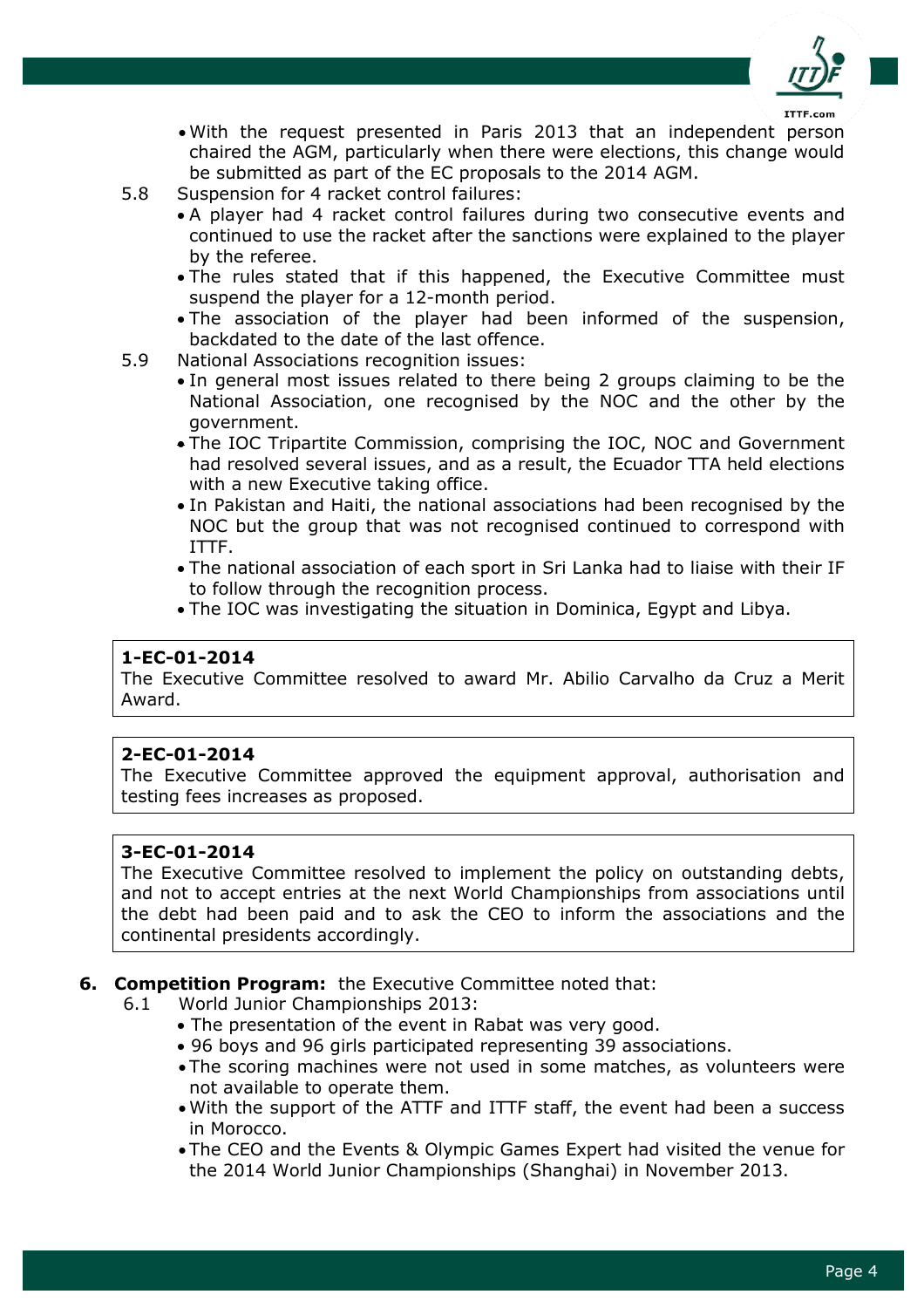

ITTF.com

- The stadium had been renovated and the Shanghai government and Minhang district were committed to delivering an excellent event held for the first time in China.
- The hotels proposed were 4 and 5 star standard within 10 minutes of the competition venue and there was a hotel adjacent to the venue, which would be used for national officials.
- The dates for the event still had to be confirmed as the current proposal (30 November to 7 December) clashed with the Shanghai marathon.
- The CTTA had nominated the tournament director, Ms Li Mi, for the event.
- 6.2 Ratify 2014 World Tour documents:
	- The directives and sport specific information had been updated and would be published.
	- 21 World Tour events would take place with 3 new organizers in addition to Australia returning to the Tour.
	- Six events would be in the Super Series, 4 in the Major Series and 11 in the Challenge Series.
	- Discussions had been held internally and with the Athletes' Commission on how to boost the participation of top players.
	- There was a further increase in participation in 2013 compared to 2012 (1) 400 different players from 83 associations).
	- The request for the top 8 seeds at the Super Series events to receive free hospitality and upgraded services had not been supported by organisers due to the extra costs.
	- Some players felt that they were treated better overall at invitational events than at ITTF events.
	- Starting with the Qatar and German Opens, additional focus would be put on the overall services provided to the top ranked players.
	- Thus the directives would not change to include additional services for the top ranked players but a package would be proposed to be implemented in 2015.
	- At Super Series events, HD television production would be introduced in 2014 as well as marketing and promotion courses for organisers.
	- TMS had secured Eurosport for 35 hours of coverage in 2014 starting with the Kuwait and Qatar Opens.
	- Negotiations were in progress for the World Tour Grand Finals to be held in Thailand in December 2014.
	- The Athletes' Commission had proposed a different allocation of prize money for the Kuwait Open to provide prize money for more players in the first round; this was received too late for 2014 and may be considered for 2015.
- 6.3 2014 World Championships update:
	- An inspection had been held in December 2013 in Tokyo.
	- The draw would be held on 15 March 2014 and the final inspection would be coordinated at the same period.
	- The hospitality fees had been agreed not to exceed the rates charged in Paris and the prospectus had been published subsequently.
	- 123 associations had submitted preliminary entries with 116 men's and 100 women's teams (880 players).
	- The final deadline for entries was 28 February 2014.
	- The organisers had agreed to have 9 tables in a row with 3 show courts for the first 3 days in the Yoyogi Stadium for the Championships division.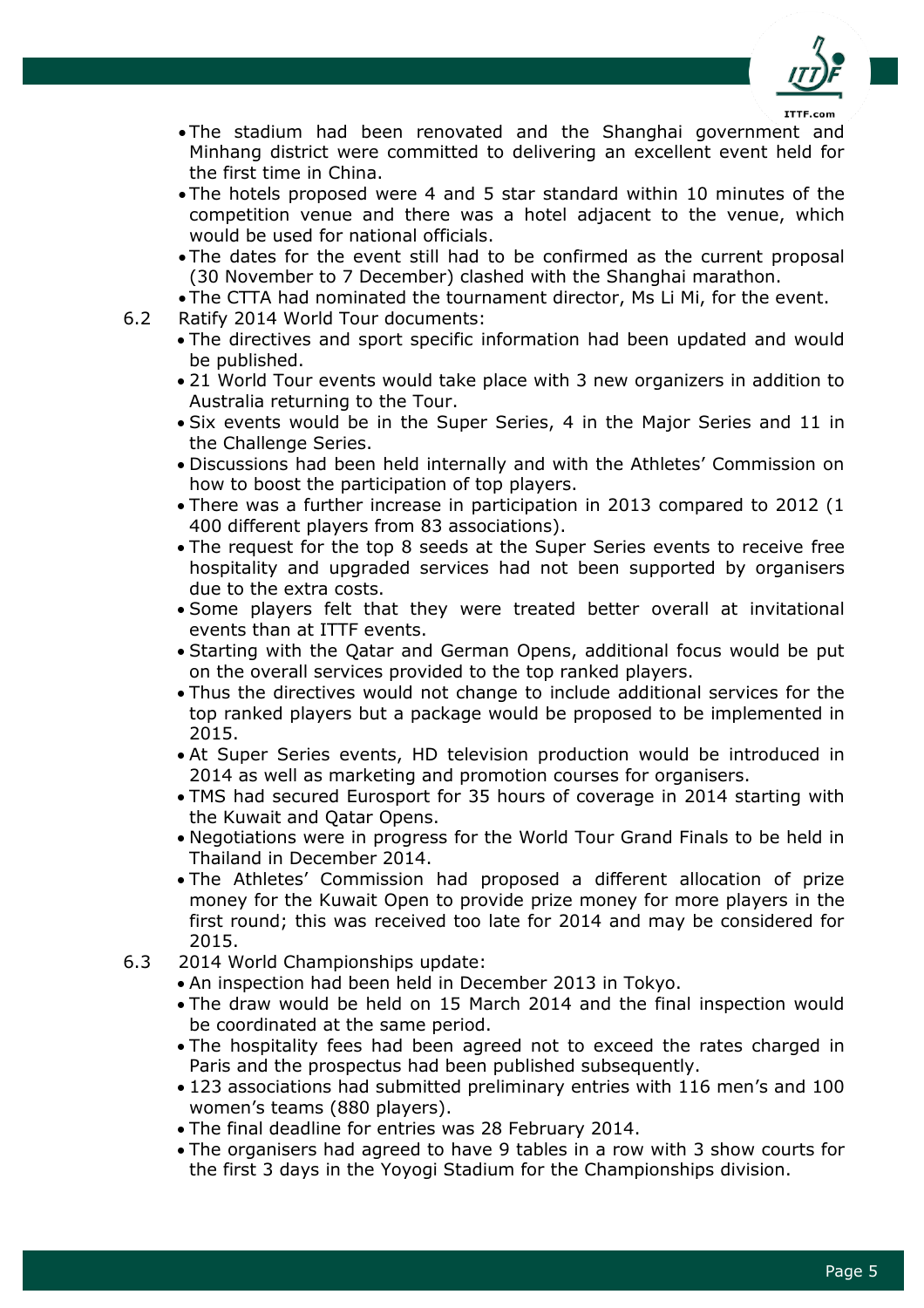

- About 6 000 of the 9 000 seats would be sold to the public and ticket sales had recently opened.
- The Tokyo Metropolitan Gymnasium would be the best venue for the lower divisions with 24 tables (proposed venue for the 2020 Olympic and Paralympic Games).
- The basic transport system had been agreed and the public transport system would not be used.
- The Takanawa Prince and Shinagawa Prince Hotels would be used for the ITTF family and teams respectively.
- San-Ei and Butterfly show court tables had been approved, the floor colour would be a darker red and the ball would be Double Happiness.
- The design of the umpire chairs would be submitted in the next few days.
- The travel time between the 2 venues was about 15-20 minutes.
- The 2 hotels were within 5 minutes' walk of each other linked by the conference centre.
- Transport for VIPs had to be finalised with the organisers during the next visit.
- Meeting rooms in the hotels were of a good standard.
- The organisers had been advised to liaise with the hotels to reduce costs when guests did not arrive as they advised through the online entry system.
- 6.4 World Championships 2017 Bid:
	- One bid had been received from Germany to host the event.
	- The DTTB was in the process of selecting the host city.
- 6.5 Proposal for entry at future WTTCs:
	- The Board of Directors would consider the proposal in Tokyo.
	- Consultations with some larger associations would take place before the proposal was finalised.
	- At the moment any association could enter 5 men and 5 women plus a maximum of 2 based on the number of players in the top 20 on the World Ranking with 3 pairs in doubles events (this decision was made in Moscow in 2010).
	- The initial proposal from the Competition Program, Option 1, was regarded as too great change from the current situation (2 players for each association with an addition of 2 maximum in the top 100 giving a total of 4 players).
	- Option 2 was to have 2 players for each association plus 2 maximum based on the number of players in the top 100 plus an additional player based on the number of players in the top 20 giving a maximum overall of 5 players.
	- Option 3 was to introduce the changes proposed gradually to go from 7 to 5 by 2017.
	- The impact of the changes proposed would assist the organisation of the world championships, which had become very big and unmanageable in terms of logistics and costs.
	- For the ITTF, having a larger number of the participants was a positive aspect, but it was expensive for the organisers.
	- In other individual sports, the maximum entry was 4 per association.
	- Whichever option was selected, the hospitality would be linked to the base number of players.
	- Associations should be advised of possible changes as soon as possible to allow for proper planning.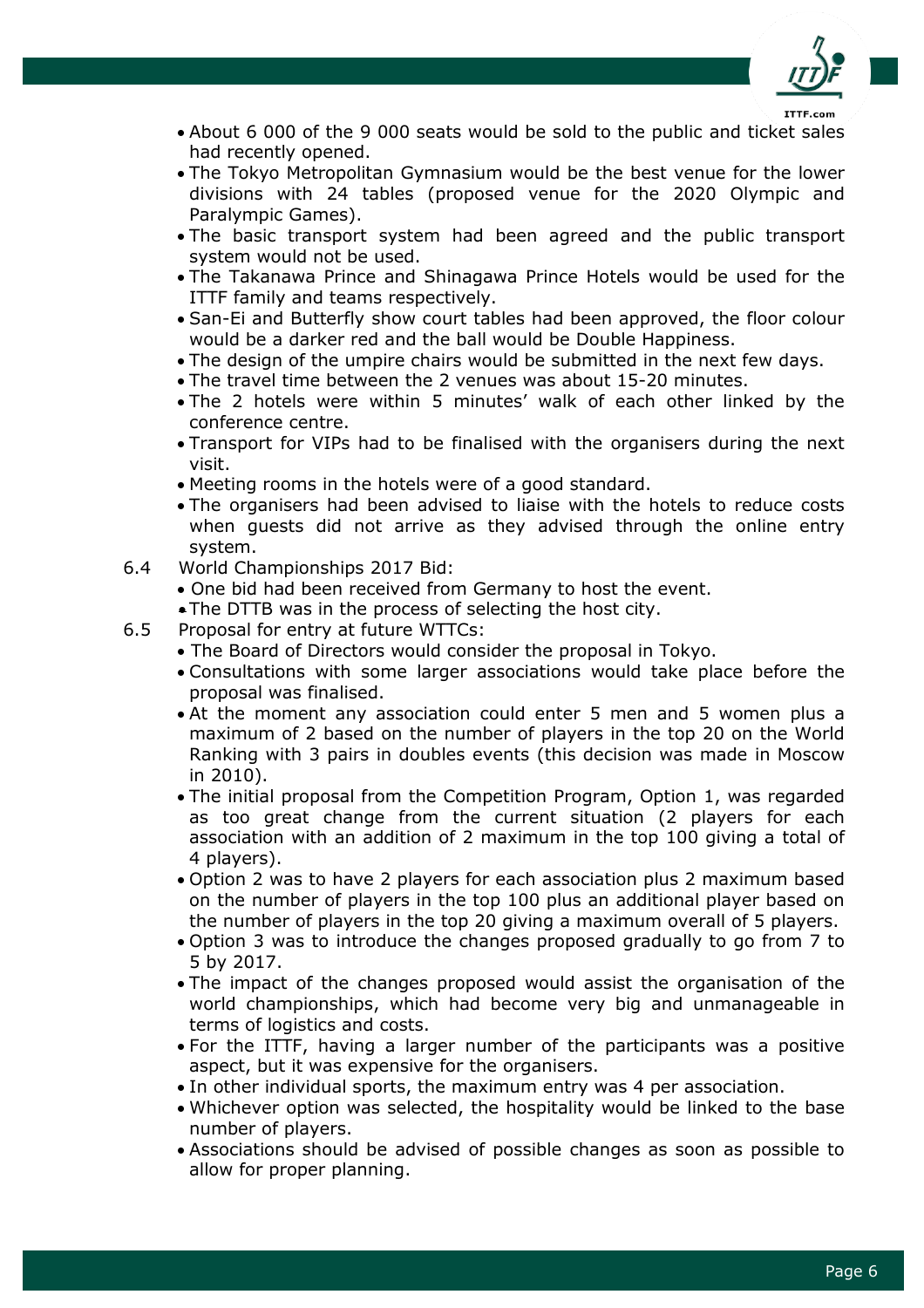

- The proposals for the team event should be considered separately by a working group, as it would come into effect in 2016.
- 6.6 Continental Championships prerequisite to WTTC start date:
	- Starting from 2015 the association would enter the world championships provided that it had participated with at least one player at its previous continental championships.
	- This would be open to all associations.
	- A player who participated in the continental championships need not be the same player entered for the world championships.
- 6.7 Ranking system 2014 and testing:
	- The bonus points had been increased as proposed by the Athletes Commission and approved by EC earlier.
	- Continental Cups would be allocated bonus points in B3 category.
	- The period of inactivity was proposed for 4 (with a mark) and 8 months (removed from list instead) of 6 and 12 months to encourage players to participate.
	- Introducing the reduction of points for losses and increasing the bonus points at the same time would lead to a significant change in the system.
	- The composition of the ranking default policy panel would be Mr Shi (EC member in charge of ranking), the Technical Commissioner replacing the Director (Competitions), the Chair of the Rules Committee and the Competition Manager submitting the report.
- 6.8 Eligibility case (Slovakia):
	- Over a period of years, there was contradiction and discrepancy in the age of a Chinese-born player changing eligibility to Slovakia.
	- The player had been registered on the ITTF database with the older age and the Slovak Table Tennis Association appealed to accept the birth date based on official documents and bone density tests submitted to the ITTF.
	- Given the discrepancy in ages, there would be a difference in the waiting period of 2 years.

The Executive Committee asked:

- a) The Director (Marketing) to consult with the Athletes' Commission to develop a package of services for top ranked players for implementation in 2015.
- b) The Vice-President (Finance) and CEO to identify funding from the ITTF through sponsorship to fund the package of services for top ranked players.

# **5-EC-01-2014**

The Executive Committee approved the World Tour directives, sport specific information, the points allocation and the prize money distribution and asked the Director (Competitions) to check if the Kuwait association agreed to modify the prize money distribution.

# **6-EC-01-2014**

The Executive Committee asked the Senior Vice-President, Deputy President, Technical Commissioner, CEO and Director (Competitions) to present proposals on the entries per association and the system of play for the world team championships.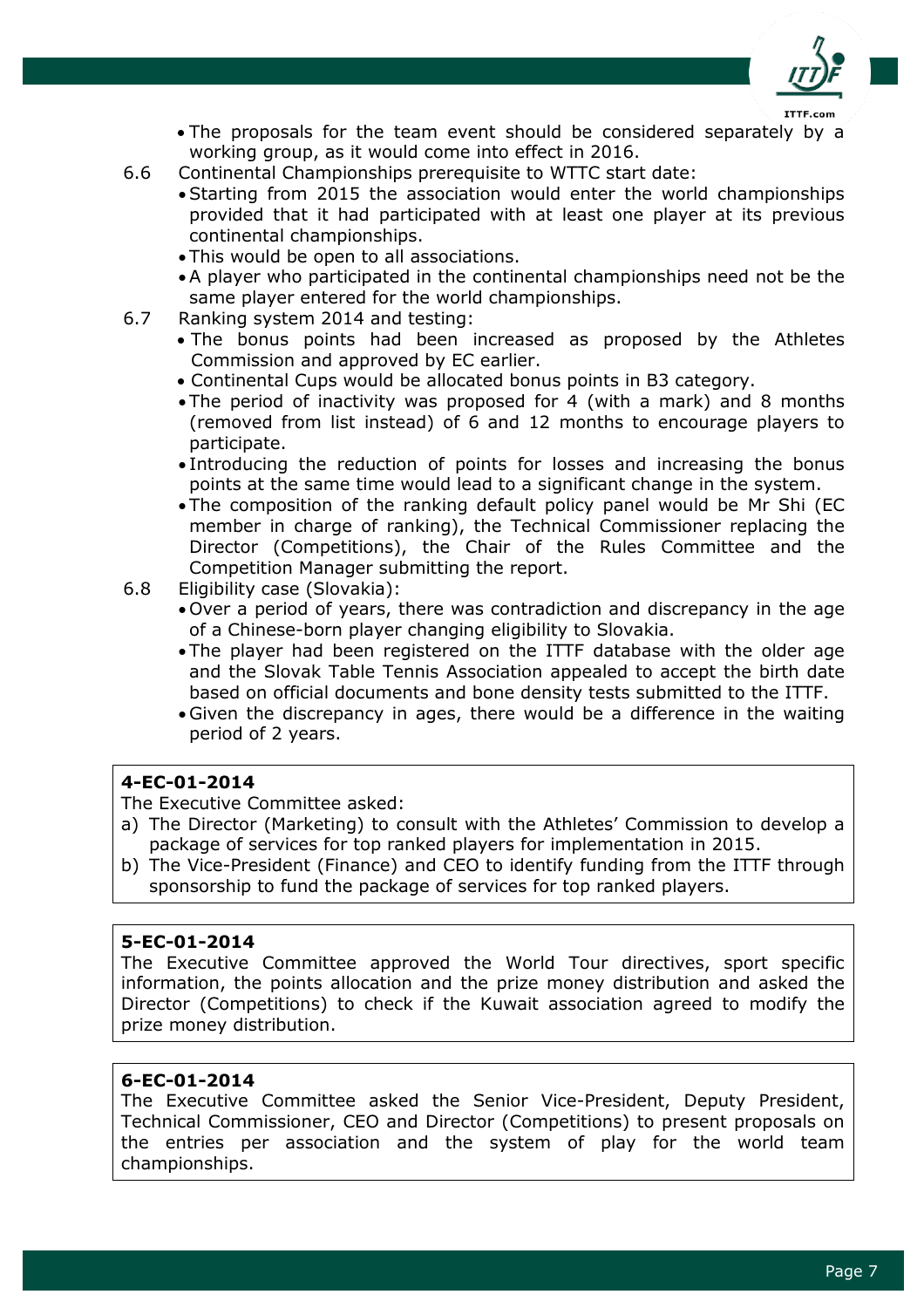

The Executive Committee resolved to propose to the Board of Directors that the entries allowed for the world individual championships be introduced with effect from 2015:

| Year    | Basic for all<br>associations | Extra for Top<br>100 | Extra for<br>top 20 | Total |
|---------|-------------------------------|----------------------|---------------------|-------|
| Current |                               |                      |                     |       |
| 2015    |                               |                      |                     |       |
| 2017    |                               |                      |                     |       |

# **8-EC-01-2014**

The Executive Committee appointed Mr Shi, Mr Ireland and Mr Sporrer as the ranking default policy panel together with the competition manager at the competition.

# **9-EC-01-2014**

The Executive Committee resolved to accept the date of birth reflected in the Slovak identity document for Wang Yang

# **7. Marketing Program:** the Executive Committee noted that:

- 7.1 New initiatives:
	- 7.1.1 Dubai events:
		- The ITTF Awards Night would take place on 11 January 2014 to recognise the best of the best.
		- The sponsorship would cover the cost of the evening.
		- All funds raised would go towards the Dream Building Program and local projects in UAE.
	- 7.1.2 Trick Shot Social Media promotion:
		- 2013 saw an increase in the activities on social media.
		- ITTF was now in the top 5 IFs based on the number of Facebook subscribers.
- 7.2 TMS International Sponsorship update:
	- TMS transferred US\$5,350,000 to the ITTF, which was more than the contract amount in 2013.
	- The minimum guarantee for 2014 was US\$5,2M.
	- The Eurosport contract had been signed for 2 years for Super Series events and the World Tour Grand Finals.
	- Increasingly, the requirement from broadcasters was for high definition production.
	- Finding a sponsorship and host for the Women's World Cup was a challenge.
	- A sponsor had to be found for the World Team Cup in 2015 and the World Junior Championships 2014.
	- A presentation had been made to Gulf Air to become the official airline.
	- An agreement with Enlio (sports floor) was being pursued.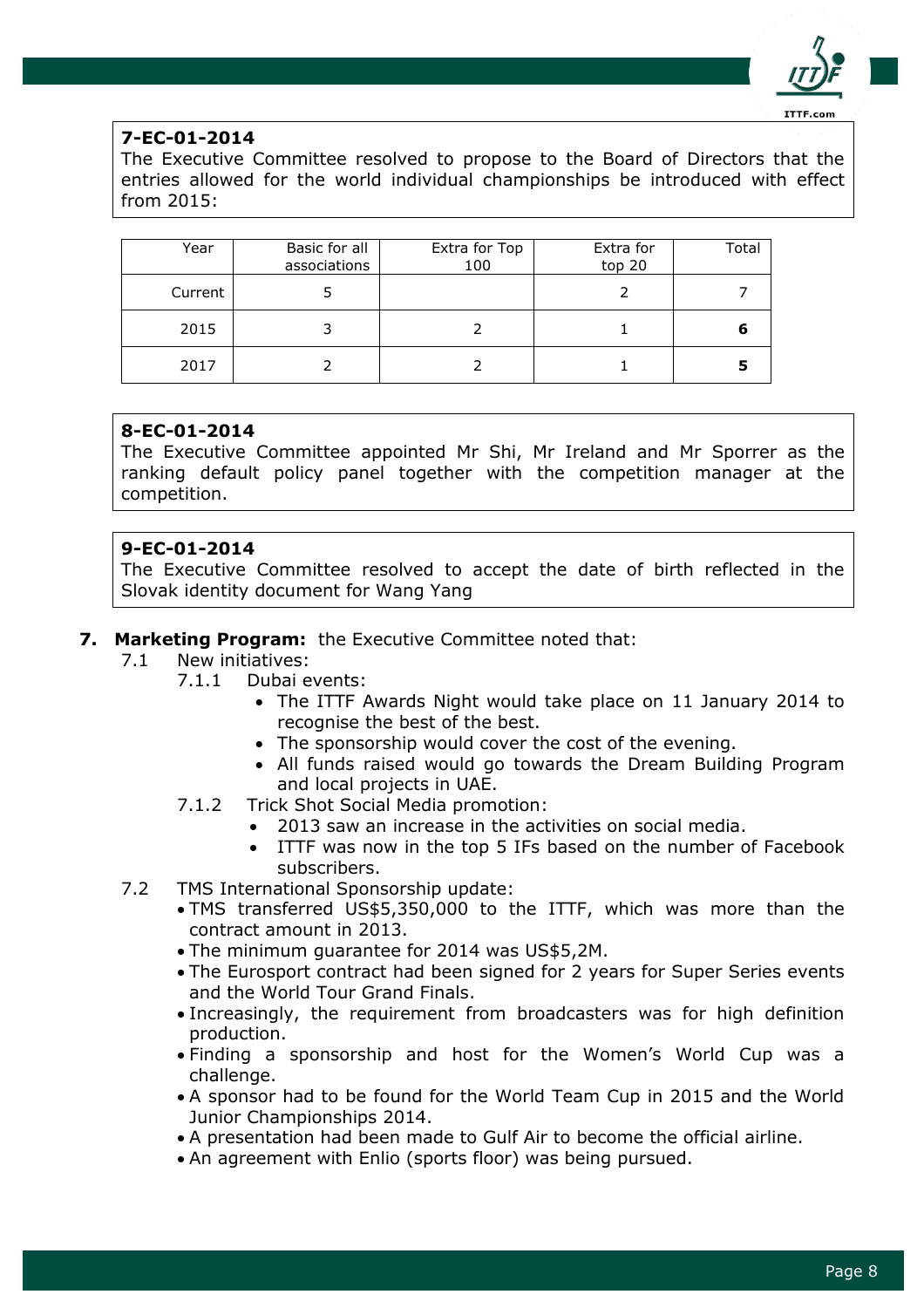

- **8. Development Program:** the Executive Committee noted that:
	- 8.1 Continental Development Agreements:
		- Africa, Latin America, North America and Oceania had all signed the development agreements for 2013-2016 at the end of 2012, and were all proceeding well and according to plan.
		- •119 courses were completed in 2013 in the 4 continents with agreements in place, which was a decrease in real numbers but an increase on a per continent basis, as this did not include 2 continents (Europe and Asia).
		- The ETTU coaches' advisory committee would meet at the end of January 2014 to develop plans for the year to start implementation in the first quarter.
		- 25% of the 2013 development allocation for Asia had been spent.
		- An additional staff member should be appointed in Development and Education to reflect the change of the Senior Consultant to project based work and to allow the Director (Education and Training) to focus on that portfolio.
	- 8.2 Dream Building dinner project: the funds raised would be used in development, junior program and PTT.
	- 8.3 New ITTF members:
		- ITTF was currently second among all IFs with 218 members, while FIVB (Volleyball) had 220.
		- The aim was to increase the number of members and ensure that all countries with NOCs were members of the ITTF.
		- US Virgin Islands was in the process of applying for membership, which would bring the ITTF to 220 with Mali if both applications were accepted by the AGM.
		- This left 5 (4 in Africa) more potential members with NOCs to join the ITTF.
- **9. Education and Training Program:** the Executive Committee noted that:
	- 9.1 Road to Nanjing and YOG update:
		- Information had been distributed to all associations and "Road to Nanjing" training camps had been held in Hungary and Austria.
		- 17 scholarships for Nanjing had been funded by Olympic Solidarity.
		- 30 players had benefitted from a 50% hospitality package for premium GJC events as part of the directives.
		- Over 110 participants took part in the online "Young Umpires' Project" from which 12 young umpires were recommended based on results, gender and geography to umpire in the YOG.
		- The Hot Spots Network structure would be reviewed and the next level of "ITTF Academies" may be introduced.
		- The YOG Athlete Role Model/s would be confirmed soon.
		- The training camp in Shanghai to be held from 3 to 21 June 2014 was being finalised with CTTA involving 30 players and 10 sparring partners.
	- 9.2 Online Education:
		- Completing some modules would be a requirement for coaches and players who were part of ITTF programs including Road to Nanjing and Hopes.
		- Some associations had asked to use the ITTF online system for their education and training projects and a contract had been developed to sign with 3 associations to give them access to online materials.
		- Courses, which could be online, included coaches, umpires, course conductors, PTT technical delegates and classifiers.
		- Ten video interviews with coaches developed from the world championships in 2013 had proved popular with those who had registered on the platform.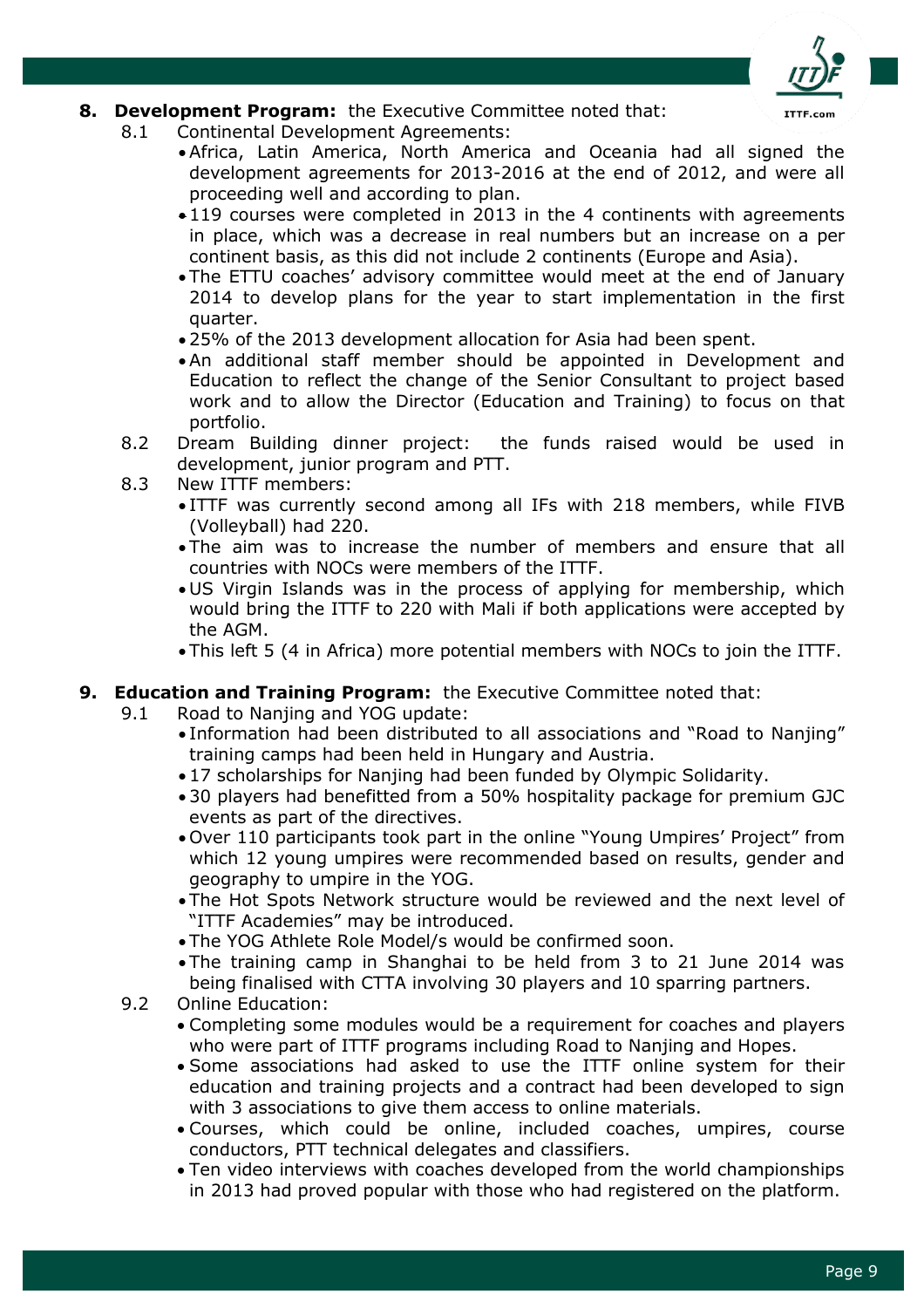

- The platform would be re-designed to reflect different profiles e.g. coaches, URC, PTT etc.
- 9.3 ITTF Hopes evolution:
	- In 2013, 82 associations had registered with 178 players and in 2014, coaches would also be registered.
	- World Hopes Week 2013 included an increased focus on coach education.
	- The 2013 Hopes team had participated at the World Cadet Challenge as well as training and competition in the USA, and Adriana Diaz (POR) had been appointed a Dream Building Ambassador.
	- The Junior Commission recommended that the Hopes team remain part of the World Cadet Challenge selected from the current year's intake and to include the players' coaches.
	- Currently the ITTF was responsible for the well-being of the Hopes team and working with minors posed a risk to the ITTF.
	- In order to mitigate risks to the ITTF, from 2015, Education and Training should focus on coaching, umpiring and other courses for those over 18 years of age.

The Executive Committee resolved to approve:

- a) The change in name from World Hopes Team to Hopes Team.
- b) The players selected for the Hopes team would be from that year's intake and must be accompanied by their coaches or the association's coaches.

# **10. Athletes' Commission report:** the Executive Committee noted that:

- Some players had complained about reallocating some of the prize money from the World Tour events to increase the prize money for the World Tour Grand Finals.
- For 2015, no prize money should be deducted for the World Tour Grand Finals allocation.
- The nomination process was underway for the Athletes' Commission elections and hopefully there would be help available for the elections in Tokyo.
- Petr Korbel had been elected chair of the ETTU Athletes' Commission during the European Championships and José Ruiz Reyes from the PTT European Championships.
- Tests on rubbers indicated that boosters did not work well with thick rubbers.

# **11. Plastic ball update:** the Executive Committee noted that:

- Balls had been received from 3 Chinese companies (2 with seam, 1 without seam) and 1 from Japanese company (with seam) and all had failed the initial approval tests.
- Further approval tests would be undertaken once adjustments had been made.
- Balls would be available from 1 July 2014.
- The manufacturer of the ball without seam was not a sponsor of any ITTF event as the rights had been sold for events up to 2016.
- The balls were being tested by the players.

# **12. Planning 2014-2017, P5 and DBI:** the Executive Committee noted that:

- A database on the skills and background of the volunteer corps and staff would be developed.
- Within a short period of time, input for the goals and objectives would be collated.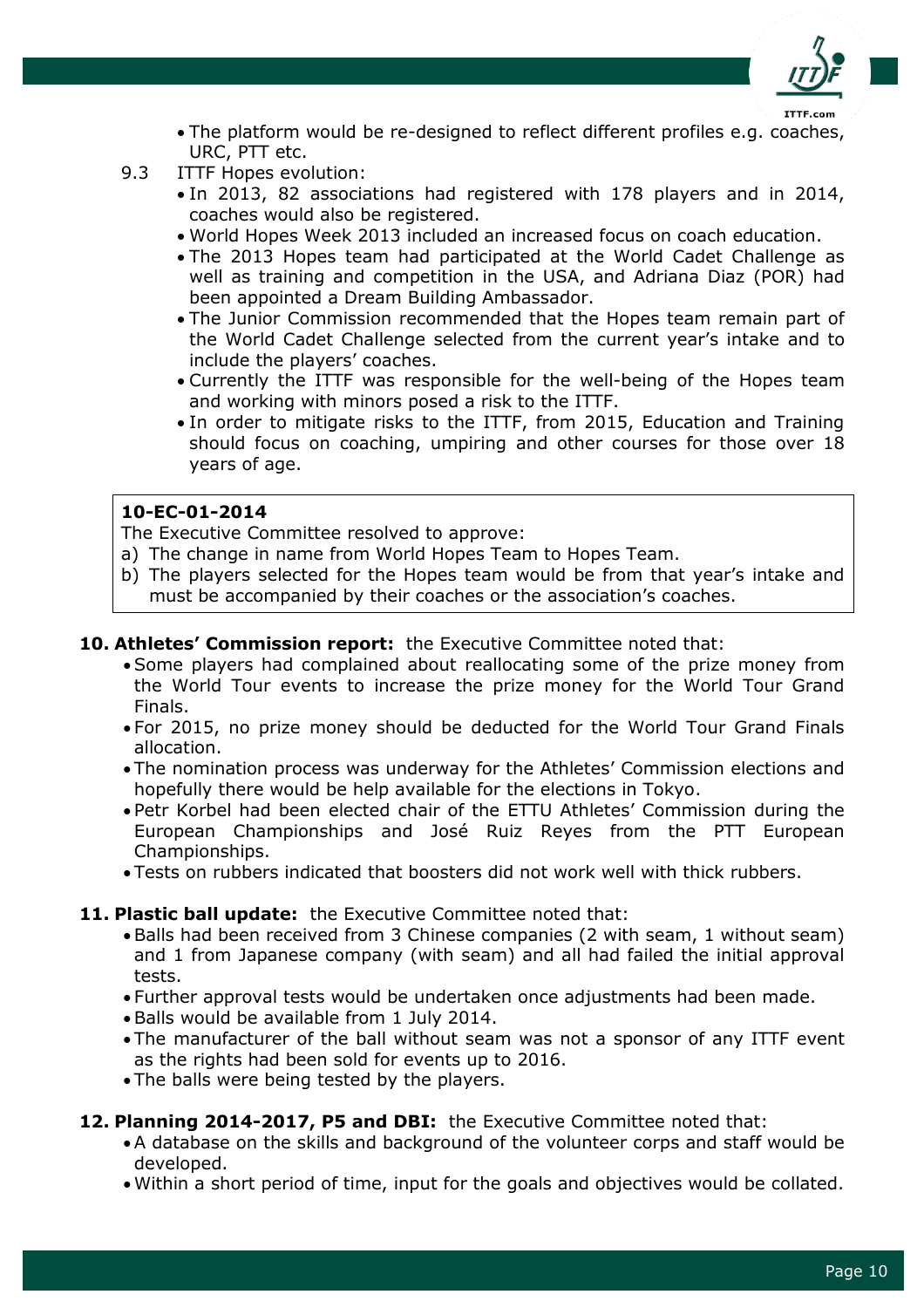

- A budget would be developed to reflect the goals and objectives identified and an action plan implemented.
- **13. Legal court claims update:** the Executive Committee noted that:
	- The Executive Committee, at its meeting held in September 2013, had decided to pursue the ETTU legally for distributing incorrect and defamatory information.
	- The remaining members of the ETTU Board had resigned in September 2013 and a new Board had been elected and, as a result, the pending ITTF case against the ETTU had been withdrawn.
- **14. World Anti-Doping Conference report and IPC Congress:** the Executive Committee noted that:
	- Due to the lengthy consultation process, which had taken place in reviewing the Code, the conference had really been a formality in approving the revised Code.
	- Only one change to the Code had been accepted which was to change "disability" to "impairment".
	- There was a greater focus on intelligence gathering and investigations as well as education.
	- Changes to ITTF Anti-Doping Rules would be presented for approval to the Board of Directors in Tokyo for implementation from 2015.
	- For 2014, an athlete passport monitoring unit would need to be appointed and the Tokyo APMU had been recommended at a cost of about US\$6 000 for up to 40 athlete passports to be monitored.
	- Consultation had begun on the need for the ITTF to undertake blood testing, whether a registered testing pool for the under 18 age group should continue and a risk assessment would help make these decisions.
	- The IPC General Assembly was dominated by a contested election, which changed the dynamic and focus of the meeting.
	- All candidates had presented their manifestos, which had allowed interaction between candidates and the electorate.
	- The business of the Assembly had been dealt with in a professional manner.
	- The ITTF was well regarded within the IPC.

The Executive Committee agreed to appoint provisionally the laboratory in Tokyo to be the athlete passport-monitoring unit for the ITTF together with the associated costs.

# **15. Any other business:** the Executive Committee noted that:

- 15.1 Proposals to the AGM and BoD:
	- The proposal for the Executive Committee to nominate and the AGM to approve an independent chairperson for the AGM was supported in principle.
	- The details of the proposal and process would need to be considered at the next meeting.
- 15.2 Junior Commission report:
	- 15.2.1Mixed doubles for the World Cadet Challenge program:
		- The program in Otocec allowed time for a mixed doubles and if implemented in future, this would allow the possibility for another medal for another country.